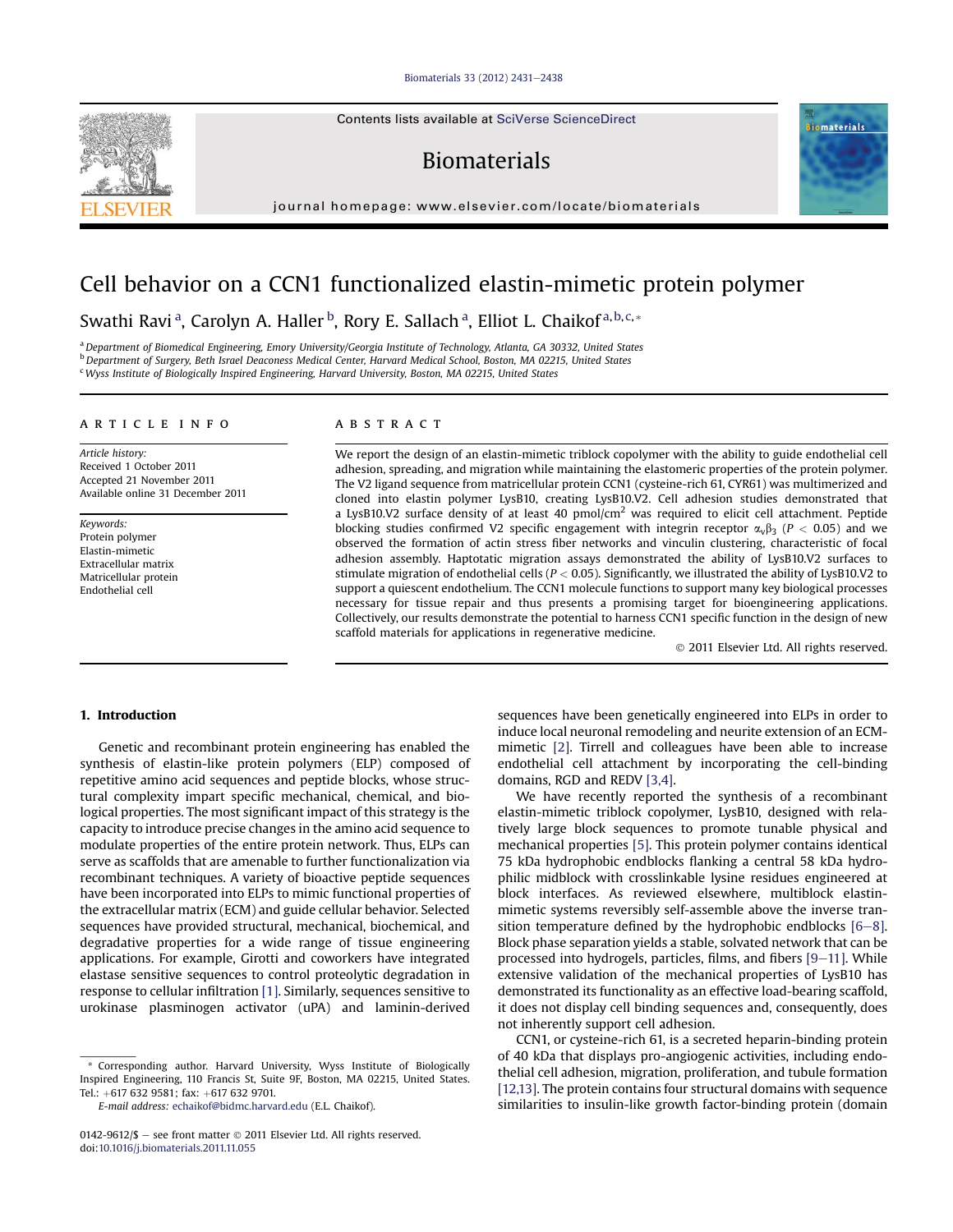I), von Willebrand factor type C repeat (domain II), thrombospondin type I repeat (domain III), and carboxyl-terminal domains of extracellular matrix proteins such as mucins (domain IV) [14]. Previous studies have identified a 20 amino acid sequence, V2, in the von Willebrand factor type C repeat (domain II) as a site that binds specifically to integrin  $\alpha_v \beta_3$  [15]. The V2 sequence (NCKHQCTCIDGAVGCIPLCP) supports  $\alpha_v \beta_3$  mediated endothelial cell adhesion in a dose-dependent manner, with the aspartate residue playing a key structural role in presenting the peptide to the ligand-binding pocket of the integrin.

We postulated that designing LysB10 to contain  $\alpha_v\beta_3$  integrinbinding sequences would enhance endothelial cell adhesion and migration on an otherwise non-adhesive substrate. To this end, the CCN1-derived V2 cell binding sequence was multimerized to form a contiguous 10-repeat insert for incorporation into the central domain of this triblock copolymer. Genetic engineering techniques enabled facile control over multiblock molecular assembly, as well as the spatial distribution and presentation of this bioactive peptide sequence.We demonstrate that V2 bearing protein polymers afford robust endothelial cell adhesion, migration, and spreading that are specifically dependant upon binding interactions with  $\alpha_v\beta_3$ .

#### 2. Materials and methods

#### 2.1. Synthetic gene construction

Synthetic methods used to generate LysB10 have been described elsewhere [5]. Briefly, LysB10 was designed with a central hydrophilic midblock [(VPGAG)2VPGEG- $(VPGAG)_2$ <sub>28</sub> flanked by hydrophobic endblocks ([IPAVG]<sub>5</sub>)<sub>33</sub>. Crosslinking residues were engineered between the hydrophobic and hydrophilic domains and at the terminal ends of the protein polymer. LysB10.V2 contains identical elastin-mimetic blocks and crosslinking sequences with the addition of a multimerized CCN1 derived V2 sequence inserted into the central midblock (Table 1, Scheme 1).

The 127 bp V2 monomer sequence was derived from oligonucleotide casettes encoding terminal BamHI/HinDIII restriction sites, as well as internal BbsI/BsmBI restriction sites flanking the monomer sequence. The V2 cassette was inserted into cloning vector pZErO-1 at BamHI/HinDIII for subsequent multimerization reactions. Head-to-tail ligation was performed using BbsI/BsmBI restriction sites, a 10-repeat concatemer of V2 was chosen for insertion into LysB10. To engineer LysB10.V2 in proportion to the parent LysB10 clone, a 14-repeat elastin-mimetic midblock concatemer was generated using a similar strategy.

LysB10.V2 was generated using a modular cloning strategy, where applicable, block sequences from the parent LysB10 construct were utilized All subcloning steps were performed in the pZErO-1 plasmid using LSLB media under Zeocin antibiotic selection. Block ligation and insertion into a lysine adapter sequence was performed as previously reported [5]. All ligation steps were confirmed using DNA sequence analysis. The final construct was inserted into the pQE-80L expression plasmid atBamHI/HindIII and transformed into Escherichia coli expression strain BL21(DE3)

2.2. Expression, purification, and characterization of the recombinant protein triblock copolymer containing V2 peptide sequences

Expression and purification techniques for LysB10 have been detailed elsewhere [5]. Large scale expression of LysB10.V2 was performed in an orbital shaker (225 rpm) at 37 °C in Luria Broth medium supplemented with ampicillin (100  $\mu$ g/ µL). Cells were grown to an optical density of 0.8 before IPTG (1 mm) was added for 4 h to induce protein expression. A hybrid purification protocol was designed for the isolation of LysB10.V2. In brief, the cell lysate was processed through 4 warm/cold centrifugation cycles before purification using TALON (Clontech) cobalt-based immobilized metal affinity chromatography [16]. Eluted LysB10.V2 was dialyzed and lyophilized prior to further characterization.

Sodium dodecyl sulfate-polyacrylamide gel electrophoresis (SDS-PAGE) was used to characterize the purity of elastin-mimetic proteins. A total of  $40 \mu g$  LysB10 or LysB10.V2 were run with molecular weight markers (Precision Plus Protein Kaleidoscope, Bio-Rad) on a 7.5% gel and stained with Coomassie stain (Bio-Rad). Amino acid composition analysis of LysB10.V2 was performed by the W.M. Keck Biotechnology Resource Laboratory at Yale University. Lyophilized protein was resuspended in HPLC grade water and filter-sterilized with a 0.22  $\mu$ m filter. Solutions (1 mg/mL) were submitted for analysis with samples hydrolyzed in 6N HCl and the resulting amino acids examined with a Beckman Model 7300 ion exchange instrument. Improved quantitation of cysteine was obtained via performic acid oxidation. Of note, proline values are artificially elevated after normal acid hydrolysis. Amino acid compositional analysis of LysB10.V2 (observed mol%, expected mol%): Ala (17.4,17); His (0.9,0.6); Thr (0.4,0.2); Glu (0.7,1); Gly (25.7,26); Val (18.3,19.2); Ile (15.3,13); Pro (21.8,18.8); Lys (0.4,0.6); Asn (0.5,0.4); Gln (0.4,0.4); Asp (0.5,0.4); Leu (0.3,0.4); Cys  $(1.2, 1.9)$ .

Experiments were performed using a Setaram Micro DSC III calorimeter (Setaram Inc, France). Lyophilized samples (1 mg/mL) were dissolved at 4 °C in distilled, deionized water and filter-sterilized through a 0.22 µm syringe filter. Thermal transitions were investigated between 4 and 70 °C at a scan rate of 1 °C/ min. Reversibility was confirmed by cooling samples back to  $4 \degree C$  following the initial scan. Data were analyzed using SETSOFT 200 software (Setaram Inc, France).

#### 2.3. Preparation and characterization of protein treated surfaces and crosslinked thin films

Lyophilized protein was dissolved in phosphate buffered saline (PBS) at 4  $^{\circ}$ C, sterile-filtered through a 0.22 µm syringe filter, and solutions of varying concetration (10, 5, 2.5, 1, 0.5, and 0.1 mg/mL) prepared. A total of 50  $\mu$ L of each solution was aliquoted into individual wells of a 96-well non tissue-culture treated polystyrene plate and then incubated for 6 h at 4  $\degree$ C before rinsing each well three times with PBS. Each well was then treated for 1 h with 0.5% heat-inactivated bovine serum albumin (BSA) followed by three rinses with PBS. Reference wells included those incubated overnight at  $4 °C$  with either 0.5% BSA, fibronectin (FN) or vitronectin (VN)  $(50 \text{ µg/mL})$ . Surface adsorption of protein polymers was quantified by the bicinchoninic acid (BCA) method (Pierce, Inc.).Known concentrations of protein solutions were analyzed in parallel to create a calibration curve [3].

LysB10.V2 hydrogels were fabricated by casting 50 µL protein solutions into non tissue culture treated polystyrene wells at 4 °C followed by incubation at 37 °C for 6 h The resulting film was firmly adherent to each well and was subsequently crosslinked with genipin (6 mg/mL) for 24 h after which excess genipin was removed by rinsing three times with PBS over a 12 h period

#### 2.4. Endothelial cell attachment, migration, and morphology

Human umbilical vein endothelial cells (HUVEC) were maintained in endothelial growth medium-2 (EGM-2, 2% serum), passaged every other day, and cells between passage 3 and 10 used for all experiments. Cells were harvested with Cell Dissociation Solution (Sigma) and suspensions prepared at 200,000 cells/mL in basal medium containing 0.2% BSA. For blocking studies, detached HUVECs were treated with LM609 (50  $\mu$ g/mL) or soluble V2 peptides (V2, scrambled V2, Invitrogen, Inc.; 1 mm) for 30 min at room temperature before plating.A total of 100  $\mu$ L of cell suspension was plated into each well pretreated with an elastin-mimetic protein polymer. After incubation at 37 °C for 4 h, wells were washed three times with PBS. Cell adhesion was evaluated with the CyQuant Cell Proliferation Assay Kit (Molecular Probes) and results normalized to attachment levels observed on FN-coated wells.

Haptotactic cell migration assays were performed using modified Boyden chambers (Transwell filters, 8  $\mu$ m pore size) [17]. Chambers for haptotaxis assays were prepared by pre-coating the under surface of the polycarbonate membrane with LysB10 (10 mg/mL) and LysB10.V2 (5 mg/mL), respectively. Reference surfaces were generated with VN or FN (50 µg/mL) using a similar protocol A total of 80,000 cells were placed in the upper chamber of each well and cells allowed to migrate for 6 h at 37 °C. Cells were fixed in 10% formaldehyde and stained in hematoxylin, after

|--|

Amino acid sequences for block domains employed in construction of LysB10 and LysB10.V2.

| Elastin analog | N-terminal Plastic domain (P)                                      | Elastic domain (E)                                                                                                                                                             | Bioactive domain (B)                                       | C-terminal Plastic domain (P)                         |
|----------------|--------------------------------------------------------------------|--------------------------------------------------------------------------------------------------------------------------------------------------------------------------------|------------------------------------------------------------|-------------------------------------------------------|
| LysB10         | VPAVGK [(VPAVG) (IPAVG)4]<br>[(IPAVG) <sub>5</sub> ] <sub>33</sub> | (IPAVG) KAAK (VPGAG) (VPGAG)<br>VPGEG (VPGAG)2 28 (VPAVG) KAAK<br>(VPGAG)                                                                                                      | $\overline{\phantom{a}}$                                   | $[(VPAVG) (IPAVG)4 [(IPAVG)5]_{33}]$<br>IPAVGKAAKA    |
| V <sub>2</sub> | VPAVGK [(VPAVG) (IPAVG)4]<br>[(IPAVG) <sub>5</sub> ] <sub>33</sub> | $(IPAVG) KAAK (VPGAG) (VPGAG)_{2}$<br>VPGEG (VPGAG) <sub>2</sub> $]$ <sub>14</sub> - <b>B</b> - [(VPGAG) <sub>2</sub><br>VPGEG (VPGAG) <sub>2</sub> 14 (VPAVG) KAAK<br>(VPGAG) | [VPGVG-GG-NCKHOCTCIDGAVG<br>$CIPLCP-GG-PGVG$ <sub>10</sub> | $[(VPAVG)(IPAVG)4 [(IPAVG)5]33]$<br><b>IPAVGKAAKA</b> |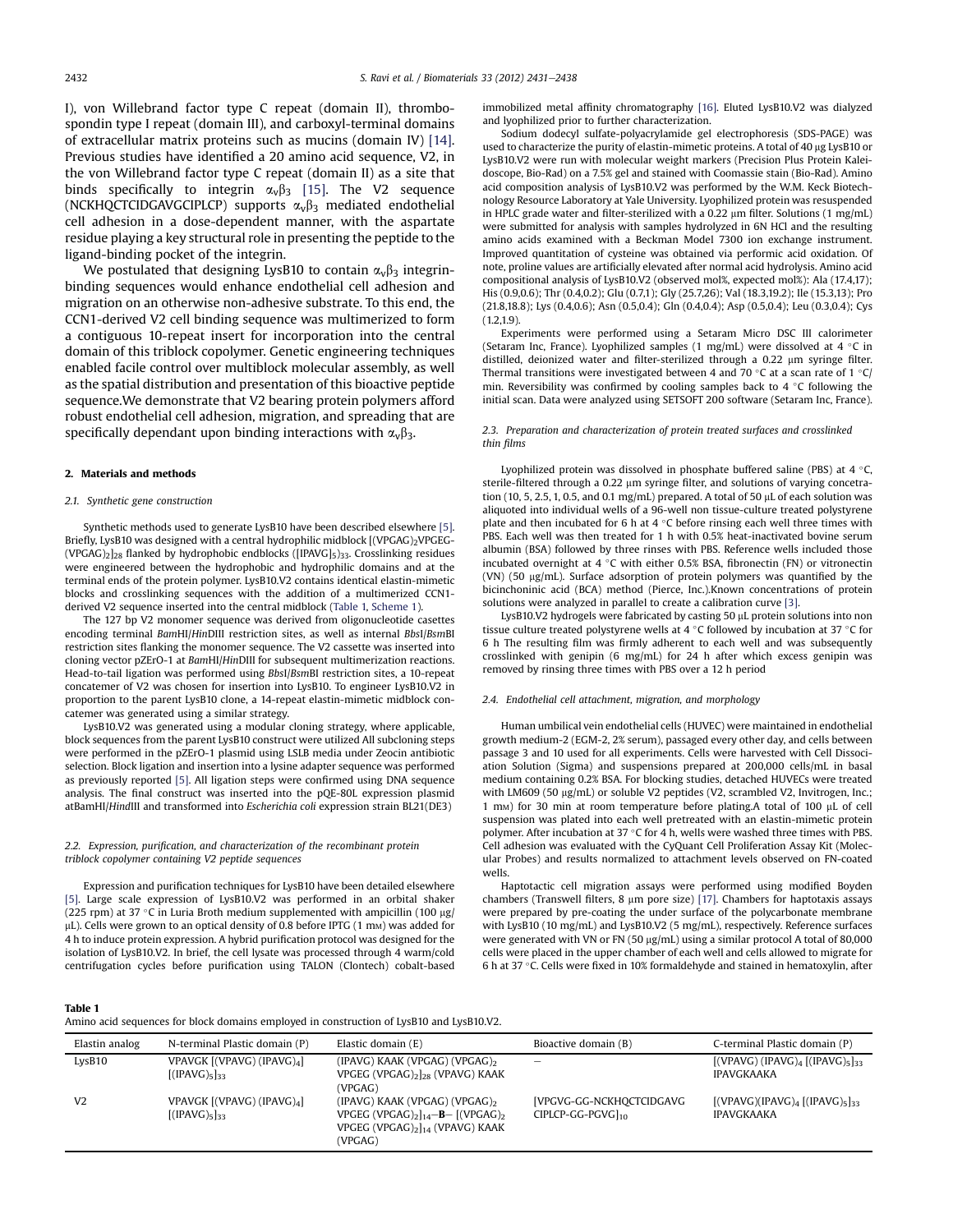

Scheme 1. Domain structure of LysB10.V2. Multimerized CCN1-derived V2 sequence (bioactive domain, dark grey) was inserted into the central hydrophilic midblock (elastic-like domain, white) of triblock copolymer LysB10. Lysine-containing crosslinking domains (black) flank each plastic-like (light grey) and elastic-like domain.

which the upper surface was swabbed with a wet cotton swab and rinsed in distilled, deionized water. The average number of cells in six randomly chosen  $40\times$  fields was used to quantify the extent of migration in each insert.

Identification of cytoskeletal morphology of cells cultured on elastin-mimetic protein polymers was performed by immunofluorescence confocal microscopy (Zeiss LSM 510 META). A total of 10,000 cells/well were seeded onto protein coated 8-well slides (Nalge Nunc, International) and cultured for 4 h in serum-free medium. Cells were then fixed in 4% paraformaldehyde (10 min), permeabilized with PBS containing  $0.5\%$  Triton X-100 (10 min), rinsed once with 100 mm glycine (10 min), and incubated with blocking buffer (PBS $+/+$ , 0.2% Triton X-100, 6% goat serum) for 1 h at room temperature.Cells were incubated with Alexa Fluor 568 conjugated phalloidin for 30 min to stain F-actin and vinculin was visualized by staining with mouse anti-human vinculin IgG1 (10  $\mu$ g/mL, 1 h), followed by biotinylated goat anti-mouse IgG secondary (2.5 µg/mL, 45 min), and streptavidin-AlexaFluor 488 tertiary (2.5 µg/mL, 30 min). Nuclei were counterstained with DAPI Prolong Gold. E-selectin and ICAM-1 monoclonal antibodies (10  $\mu$ g/mL) were used to evaluate HUVEC activation with reference cells activated by TNF $\alpha$  (100 ng/ mL) for 4 h prior to immunostaining. HUVECs cultured on FN-coated polystyrene and maintained at 24 h in serum-free media served as quiescent controls. Pixel intensity was calculated using MATLAB (The MathWorks, Natick, MA) as previously reported [18].

#### 2.5. Statistical analysis

Comparison between groups was analyzed via one-way ANOVA or a paired, twotailed student's t-test, with  $p < 0.05$  considered to be significant. Results are presented as mean  $\pm$  standard deviation. Data represent characteristic results from a particular experimental run, where each group repeated at least in quadruplicate and at least three independent experimental runs conducted.

#### 3. Results

## 3.1. Synthesis and physical characterization of LysB10.V2 protein copolymer

We formulated a cloning strategy to allow seamless insertion of the CCN1-derived V2 multimer sequence into the midblock of the elastin analog LysB10, generating the matricellular-functionalized construct, LysB10.V2. Capitalizing on previously reported modular cloning techniques for the generation of multiblock elastinmimetic systems, we designed a V2 monomer sequence compatible for head-to-tail multimerization and subsequent ligation into the elastin-mimetic block sequence of LysB10 [5,7]. V2 codon usage was specifically designed for compatibility with E. coli expression systems. A clone encoding 10 repeats of the V2 monomer sequence was chosen for insertion into the LysB10 construct. This 10-mer repeat sequence was estimated to represent  $\sim$ 15% of the ELP molecular weight (Table 1). Final assembly of the LysB10.V2 construct generated an 8.4 kilobase pair insert cloned into the expression vector pQE80-L, which provided an N-terminal His tag for purification (Fig. 1A).

Small-scale expression cultures of the LysB10.V2 analog were first pursued to verify recombinant protein expression from E coli, and a time course analysis of expression performed to optimize



Fig. 1. Synthesis and physical characterization of LysB10.V2. (A) Analytical restriction digest. Right lane, 1% TAE (Tris-acetate-EDTA) agarose gel displaying LysB10.V2 gene (8.4 kb) and pQE-80L vector (4.8 kb) in the final construct after BamHI/HinDIII digest. Left lane, 1 kb DNA ladder. (B) Protein expression analysis of LysB10.V2 over 4 h time course, protein visualized with Coomassie stain. (C) SDS-PAGE analysis of purified protein, protein visualized with Coomassie stain. Lane 1, LysB10.V2 (233.1 kDa); Lane 2, LysB10 (209 kDa). Molecular weight markers indicate size. (D) Differential scanning microcalorimetry of LysB10.V2 and LysB10.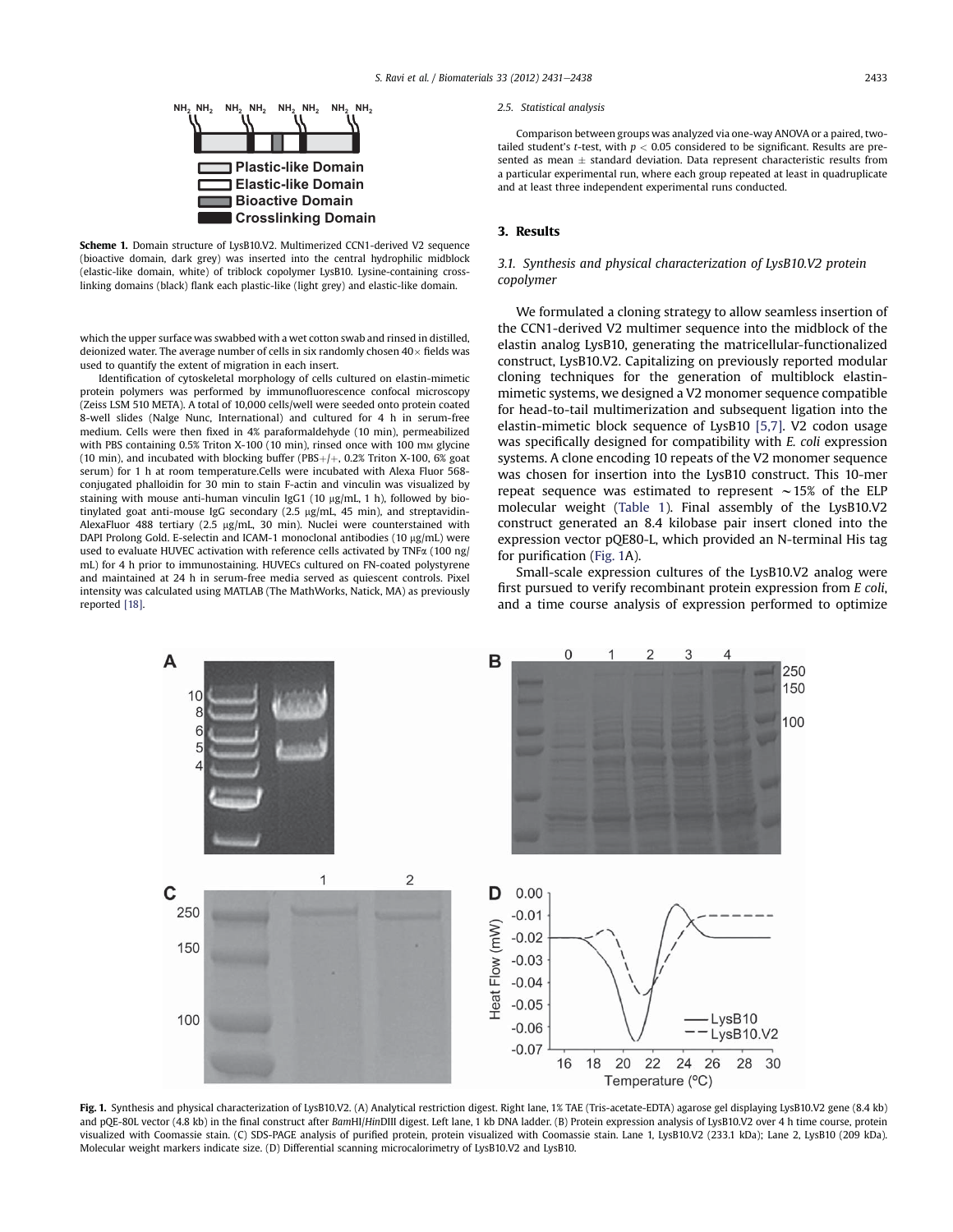induction conditions. The theoretical molecular weight of LysB10.V2 is 233.1 kDa. SDS-PAGE analysis revealed that the recombinant protein was not expressed before IPTG induction  $(t = 0 h)$ . However, Coomassie staining displayed increasing protein intensity at  $\sim$ 250 kDa between one to 4 h after IPTG induction (Fig. 1B). As previously reported, molecular weights observed by SDS-PAGE for elastin-mimetic proteins are approximately 20% greater than calculated molecular weights due to their relative hydrophobicity [19,20]. With confirmation of LysB10.V2 protein production over a 4 h time course, large scale expression and purification were performed. Using a combination of hot/cold spin cycles [5] and metal affinity chromatography, recombinant proteins were purified to homogeneity at a final yield of  $\sim$  35 mg/L (Fig. 1C). Bacterial endotoxin contamination of the resulting protein was evaluated with the Limulus Amebocyte Lysate (LAL) assay. Repeated testing ( $n = 5$ ) of various purified batches of LysB10 and LysB10.V2 indicated that endotoxin content was below the level of 0.1 EU/mg. Differential scanning microcalorimetry of dilute aqueous solutions of LysB10.V2 (1 mg/mL) confirmed the presence of a single endothermic transition at 21.4  $^{\circ}$ C consistent with phase separation of the hydrophobic endblocks into beta-turn aggregates (Fig. 1D).

## 3.2. Endothelial cell attachment and migration on elastin-like copolymers

The hydrophobic nature of the elastin-like polypeptides facilitated their passive adsorption onto non-tissue culture-treated polystyrene.Moreover, the ability to precisely characterize the relationship between input ELP concentration and adsorbed ELP surface density assisted studies directed at optimizing cell behavior. To this end, adsorbed surface density increased linearly with the concentration of both LysB10 and LysB10.V2 protein solutions (Fig. 2A). LysB10 was unable to support robust cell attachment, while coating concentrations of LysB10.V2 above 2.5 mg/mL were associated with increasing cell adhesion (Fig. 2B), which suggests a final surface density of at least 40  $pmol/cm<sup>2</sup>$  is required to support cell attachment.

In order to evaluate whether HUVEC adhesion to LysB10.V2 is mediated through integrin specific binding, competitive inhibitors of  $\alpha$ <sub>v</sub> $\beta$ <sub>3</sub> function were employed. We compared surfaces generated by the passive adsorption of LysB10.V2 with those produced by adsorption of V2 control peptide. Additionally, passive adsorption of VN was also included as a surface that engages multiple integrin receptors, including  $\alpha_v\beta_3$ . HUVECs treated with anti- $\alpha_v\beta_3$  monoclonal antibody (LM609) showed reduced adhesion to all substrates with the greatest effect observed on V2 modified surfaces (Fig. 3). To further confirm V2 peptide engagement of  $\alpha_v\beta_3$ , we incubated suspended HUVECs with soluble V2 peptide. Cell adhesion was inhibited on all surfaces, with the greatest reduction on V2 modified surfaces. Scrambled control peptide failed to inhibit HUVEC adhesion.These results indicate that the V2 sequence localized within the elastin-like protein polymer is critical to supporting  $\alpha_{\rm v}\beta_3$ -mediated HUVEC adhesion. Consistent with these results and the established role of  $\alpha_{\nu}\beta_3$  in cell migration [21], we examined the ability of LysB10.V2 to induce HUVEC migration. Transwell chambers for migration assays were prepared by pre-coating the under surface of the filter membrane with LysB10.V2 or control material. To initiate migration assays, HUVECs were added to the upper chamber. After 6 h, the cells on the upper surface of the membrane were removed by cotton swabs and the migratory cells on the lower membrane surface were stained and quantified. Significantly, we observed concentration-dependent HUVEC migration to LysB10.V2 (Fig. 4).



Fig. 2. Endothelial attachment. (A) Adsorbed surface concentrations of LysB10.V2 and LysB10 protein solutions ranging from 0.5 mg/mL to 10 mg/mL. Quantitation was performed with bicinchoninic acid protein assay. (B) HUVEC adhesion to varying amounts of adsorbed proteins.  $50 \mu g/mL$  FN was adsorbed as a positive control, all data normalized to FN control and reported as fraction of adherent cells compared to that on FN-coated wells. Data represent one of three similar experiments, with each condition run in quadruplicate.

### 3.3. Endothelial cell focal adhesion formation and activation state

Focal adhesion assembly as well as cytoskeletal organization on engineered surfaces was examined.HUVECs demonstrated welldeveloped actin stress fiber networks and vinculin clustering when plated on LysB10.V2 and FN-coated substrates (Fig. 5). In contrast, when grown on LysB10-coated surface, actin and vinculin were nonspecifically distributed throughout the few adherent cells, which otherwise exhibited rounded morphologies (Fig. 5A,B). These results further confirm that cell adhesion is mediated through integrin-ligand binding, and the LysB10.V2-coated surface is sufficiently robust to induce cytoskeletal organization and focal adhesion formation characteristic of well-spread cells.

The functional state of an endothelial cell monolayer determines its ability to act as a thromboresistant barrier for blood-contacting applications. Endothelium that express pro-inflammatory markers, such as ICAM-1 and E-selectin, are considered in an activated state and not only attract inflammatory cells, but also promote prothrombotic responses. HUVECs grown on LysB10.V2-coated substrates displayed limited ICAM-1 and E-selectin staining, similar to levels observed in serum-free quiescent control cells (Fig. 6). Thus, endothelial cells are not only able to adhere, spread,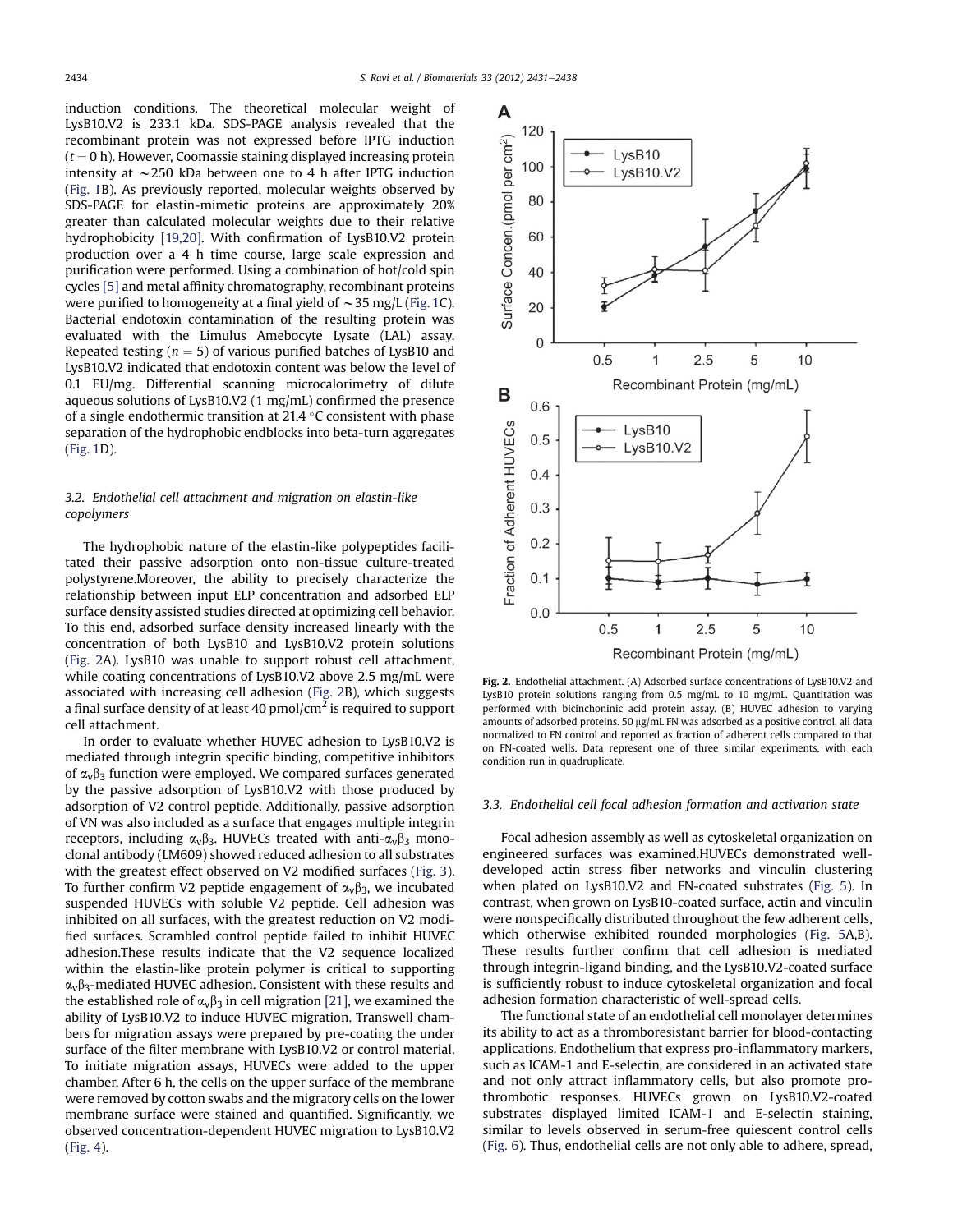

Fig. 3. Integrin specificity. LysB10.V2 protein polymer solutions of 10 mg/mL and 5 mg/ mL were passively adsorbed onto polystyrene. The 20-amino acid V2 peptide was adsorbed onto polystyrene at a 1 mm concentration; VN and FN controls were adsorbed at 50  $\mu$ g/mL. For blocking studies, cells were treated with LM609 (50  $\mu$ g/mL) antibody, soluble V2 peptide (1 mm), or scrambled V2 peptide (1 mm) for 30 min prior to plating. All data normalized to FN control. Data represent one of three similar experiments, with each condition run in quadruplicate. Competitive inhibitors LM609 and V2 peptide significantly reduced cell attachment to substrates ( $P < 0.05$  verses no treatment control group).

and migrate on substrates coated with V2 protein polymer, but also maintain a quiescent phenotype.

## 3.4. Endothelial cell attachment to chemically crosslinked elastinmimetic hydrogels

In addition to characterizing cell responses to ELPs adsorbed onto polystyrene substrates, alternative ELP formulations were also explored. Triblock copolymers of LysB10.V2 and LysB10 form physical gels at 37  $\,^{\circ}$ C due to the association of hydrophobic endblocks. ELPs can be further stabilized by chemical crosslinking of lysine residues positioned at block interfaces.Aqueous solutions of recombinant ELPs were formulated into soft gels at 37  $^{\circ}$ C and stabilized by genipin crosslinking. HUVEC attachment was approximately twice as effective on genipin-crosslinked LysB10.V2 as that observed on LysB10 hydrogels (Fig. 7A). Integrin-specific

adhesion was observed on V2 hydrogels while a background level of nonspecific adhesion was noted on LysB10 gels (Fig. 7B).

## 4. Discussion

In the present study, we sought to design an elastin-mimetic triblock copolymer with the ability to guide endothelial cell behavior while maintaining the elastomeric properties of the protein polymer. Adhesion-promoting sequences, ligand density and clustering, and ELP morphology were manipulated in order to tailor material properties. To this end, the V2 ligand isolated from the pro-angiogenic, ECM-associated protein CCN1 was cloned into the central, hydrophilic domain of LysB10. To test functional ligand incorporation, we characterized integrin specific endothelial adhesion and migration. We demonstrated density dependent adhesion to LysB10.V2 modified surfaces while blocking studies confirmed specific  $\alpha_{v}\beta_{3}$ recognition of the V2 ligand within the recombinant protein polymer. Adherent cells displayed a welldeveloped actin stress fiber network and vinculin clustering characteristic of focal adhesion assembly. Haptotatic motility assays demonstrated concentration-dependent migration of endothelial cells to LysB10.V2 surfaces. Significantly, we illustrate the ability of the ligand functionalized elastin-mimetic protein polymer, LysB10.V2, to support growth of an endothelium displaying a quiescent phenotype.

Integrating practical knowledge derived from cellular biology provides a biologically inspired strategy to advance the design of new scaffold materials for applications in tissue engineering and regenerative medicine. Investigations by our group and others have demonstrated that cell-instructive sequences can enhance the biological properties of a variety of elastin analogs  $[3,22-28]$ . We chose to incorporate the V2 ligand sequence from matricellular protein CCN1 to promote endothelialization of our elastin polymer LysB10.Recent studies have revealed CCN molecules as dynamic regulators of tissue development and repair [12]. The CCN family includes six matricellular proteins (CCN1-6) that associate with the ECM as signaling molecules. CCN expression is tightly regulated and designed to translate a specific environmental stimuli through cell adhesion receptors.As such, the CCN1 molecule presents a promising target for bioengineering applications, functioning to support many key biological processes necessary for tissue repair, including cell adhesion, migration, differentiation, angiogenesis, and survival [29]. Significantly, adult tissues display low basal level



Fig. 4. Haptotactic migration assay. 80,000 cells were allowed to migrate across inserts for 6 h at 37 °C. After incubation, cells that remained attached to the upper surfaces of the filters were removed by cotton swabs, and cells that migrated to the lower surfaces of the filters were fixed and stained. The extent of cell migration was determined by calculating the average number of migrated cells in six randomly chosen fields of view per insert. (A) Quantitation of cells counted. Representative images of cells migrated to the lower insert surfaces of hematoxylin stained inserts. Scale bar 500 µm (B) 10 mg/mL LysB10 (C) 50 µg/mL VN (D) 10 mg/mL LysB10.V2 and (E) 5 mg/mL LysB10.V2. \*P < 0.05.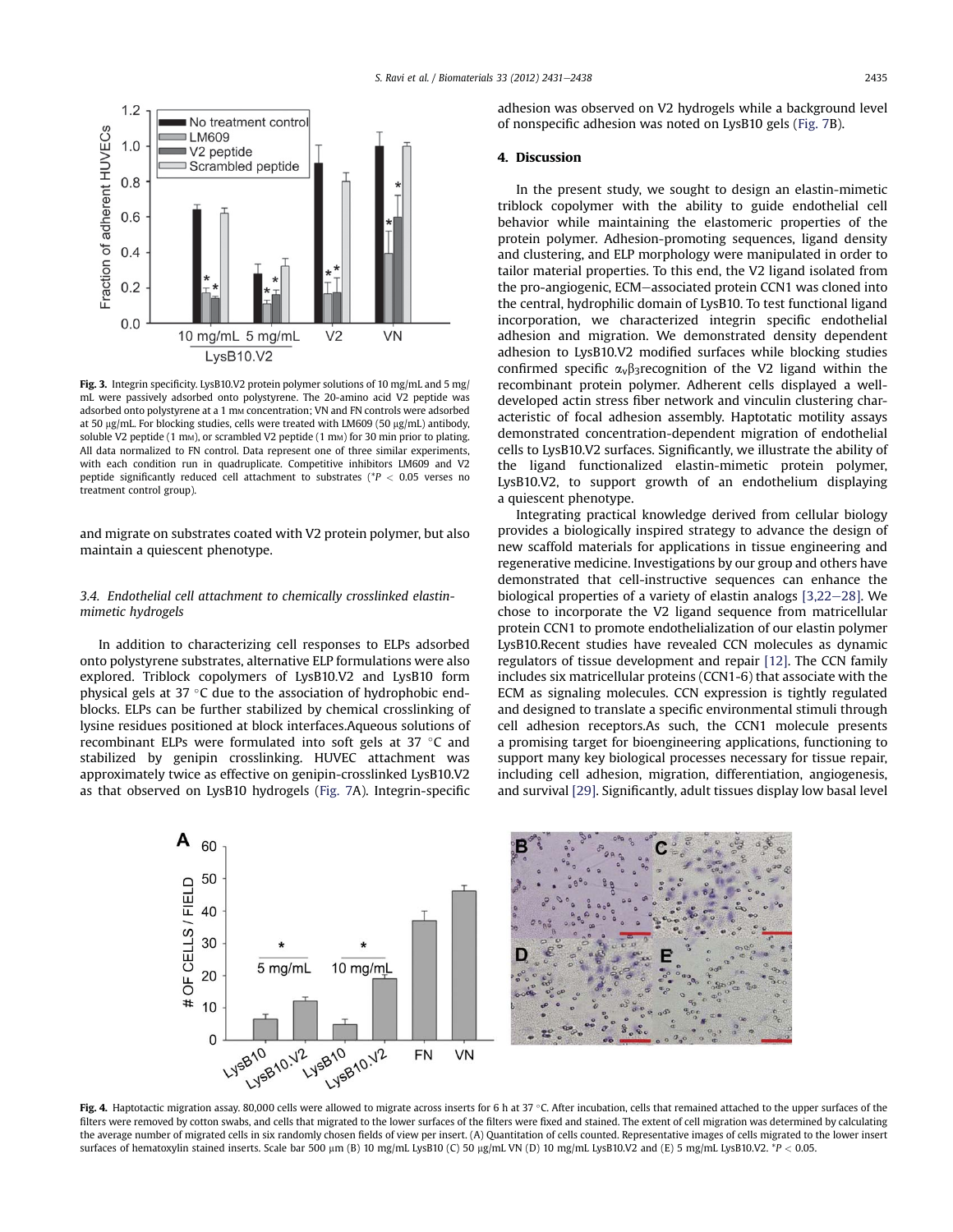

Fig. 5. Focal adhesion assembly. 10 mg/mL LysB10 (A & B), LysB10.V2 (E & F), and 50 µg/mL FN solution (C & D) were allowed to adsorb to glass slides and blocked in 0.5% BSA prior to cell seeding. Fluorescently labeled actin is shown in red (A, C, & E), vinculin is displayed in green (B, D, & F). Scale bar 20  $\mu$ m. (For interpretation of the references to colour in this figure legend, the reader is referred to the web version of this article.)

expression of CCN1 with elevated expression observed at sites of injury and repair [12,15]. Such regulated expression suggests a level of biological specificity that may prove advantageous over more promiscuous cellular binding domains such as RGD. The 20 amino acid V2 peptide sequence isolated from CCN1 functions through integrin  $\alpha_v\beta_3$  to support endothelial adhesion and migration [15]. Thus, affording endothelialization through facile recombinant expression of a discrete domain.

Genetic engineering provides experimental control over the ultimate design and subsequent number of V2 binding sites within the parent protein polymer. As an initial approach, we cloned a multimerized V2 block into LysB10. The multimeric structure of native ECM molecules such as FN, a dimer with dual adhesion sites, and tenascin-C, which presents six repeats of a cell adhesion domain, suggests that ligand clustering, as well as ligand density regulates cell signaling [30]. Several studies have shown that the clustering of ligand-bound integrin receptors is essential in propagating intracellular signaling for proper cell function. For example,  $\alpha_{\nu}\beta_3$  integrins can undergo affinity maturation, resulting in the recruitment of  $\alpha_v\beta_3$  to focal adhesions in the cell periphery [31]. Nanoscale arrangement of RGD peptides has revealed that clusters of at least nine peptides per molecule induce cell attachment comparable to native matrix proteins [32]. Cell migration and spreading are also dependent on this clustering mechanism. Thus, to translate the biological benefit of ligand clustering, we empirically isolated a 10-repeat V2 sequence for ligation into the midblock region of the triblock protein polymer. Cell adhesion studies demonstrated that at least 40 pmol/cm<sup>2</sup> or  $\sim 10^{14}$  cell binding domains per  $\text{cm}^2$  was required to elicit cell attachment. This surface density is similar that reported by Tirrell and colleagues using RGDmodified elastin analogs in which significant HUVEC adhesion required the presentation of ligand densities of  $10^{12}-10^{13}/\text{cm}^2$ [3,24,27].

Many tissue engineering applications require the use of gel based scaffolds. Therefore, we explored ligand on LysB10 and LysB10.V2 gels. The lysine residues within the protein polymers were crosslinked with genipin, a cytocompatible chemical crosslinker, in order to further stabilize intermolecular physical crosslinks within the elastin-like network [33–36]. While the LysB10 gel presented a relatively non-adherent surface to cells, LysB10.V2 effectively supported cell attachment. Although the exact threedimensional structure of the V2 active site is poorly understood, mutational analysis has identified an aspartate residue, as well as two flanking cysteine residues that are critical for sequence binding to the  $\alpha_v \beta_3$  receptor [15]. In particular, the two cysteine residues



Fig. 6. HUVEC activation state. Cells that were cultured on FN-coated slides and incubated 24 h in serum free media (A & B) maintained a quiescent phenotype. Activation was achieved with the addition of TNFa to the culture medium (E&F). HUVEC activation or quiescence was compared to that on LysB10.V2-coated slides (C & D). Markers of HUVEC activation included ICAM-1 (A,C, and E) and E-selectin (B,D, and F). (G) Quantitation of average green pixel intensity per cell. Scale bar 20 µm. (For interpretation of the references to colour in this figure legend, the reader is referred to the web version of this article.)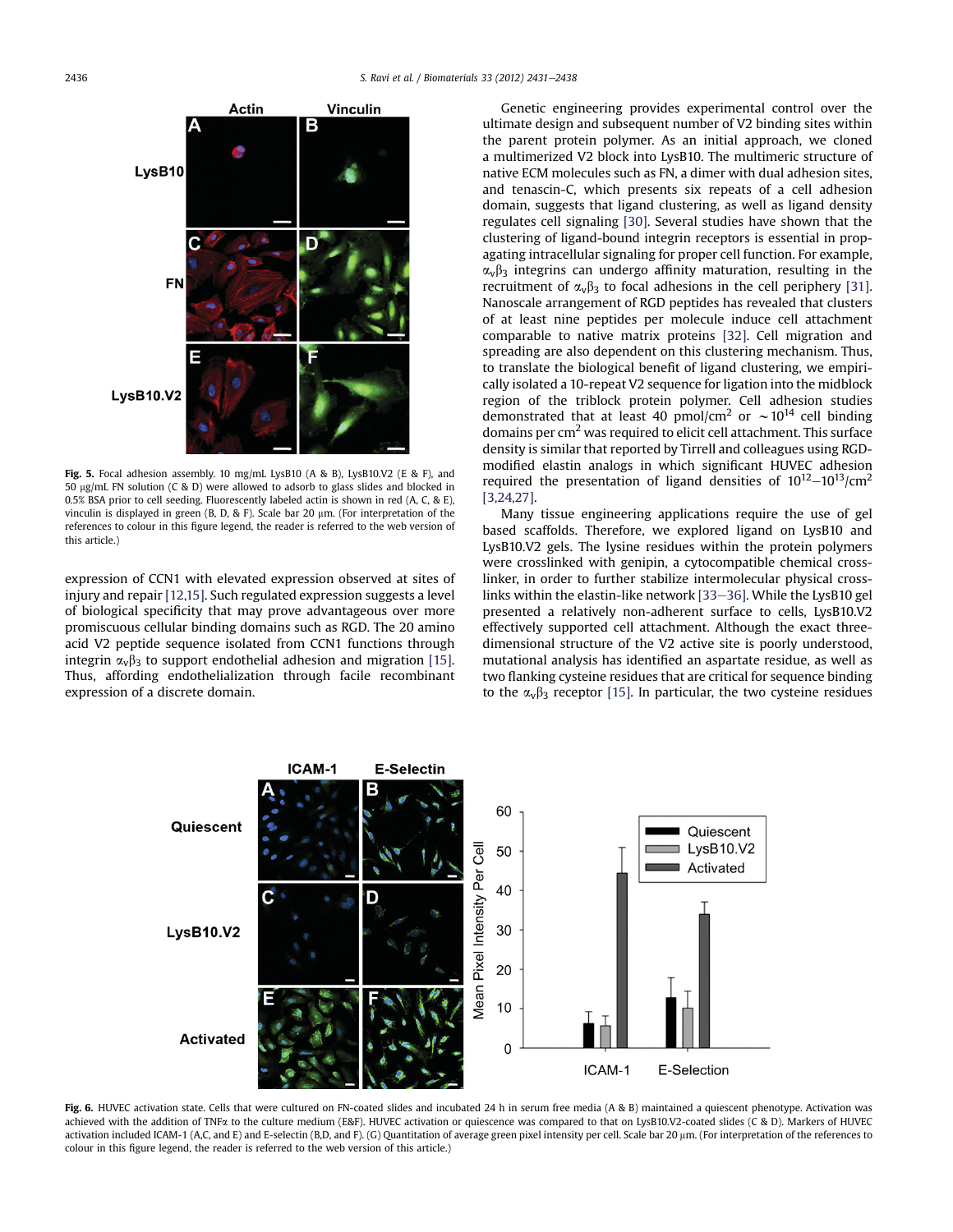

Fig. 7. (A) HUVEC adhesion on 10 mg/mL and 5 mg/mL genipin-crosslinked LysB10.V2 and LysB10 hydrogels. (B) Integrin specificity was examined with LM609 antibody blocking. Cells were treated with LM609 (50 µg/mL) antibody for 30 min prior to seeding. 50 µg/mL FN adsorbed onto polystyrene served as a positive control, all data was normalized to control. Data represent one of three similar experiments, with each condition run in quadruplicate.  $P < 0.05$ .

flanking the core binding sequence may form a disulfide bond to present the binding site as a loop [37,38]. If a tertiary looped structure is involved in V2 presentation to the integrin-binding site, admittedly, any conformational strain induced upon the V2 sequence might limit cell adhesion.Nonetheless, despite the potential of covalent crosslinking to alter local protein conformation, LysB10.V2 gels proved to be an effective surface for  $\alpha_v\beta_3$ mediated cell attachment.

## 5. Conclusions

Integration of biologic and structural functions of the extracellular matrix provides a robust design strategy for generating biomaterials that promote reparative responses. The studies reported herein demonstrate that a biomolecular engineering approach, which introduces cell-instructive peptide motifs within a recombinant elastin-like protein polymer elicits integrin-specific cellular responses. The LysB10 triblock copolymer provides a versatile, non-fouling platform for presenting bioactive ligands mimicking selective functions of the extracellular matrix. The ability to precisely control ligand presentation is an important design parameter, and ultimately directs cell fates such as adhesion, migration, focal adhesion assembly, and spreading. Thus, endothelial cell attachment, migration, morphology, and activation state were evaluated as markers of surface functionality on recombinant protein polymers. Improved biological activity of LysB10.V2 engineered surfaces can be attributed to enhanced binding to  $\alpha_{\nu}\beta_3$ . The generation of CCN1 mimicking protein polymers presents a rationale approach for promoting endothelialization of tissue-engineered scaffolds and coatings.

#### References

- [1] Girotti A, Reguera J, Rodriguez-Cabello JC, Arias FJ, Alonso M, Matestera A. Design and bioproduction of a recombinant multi(bio)functional elastin-like protein polymer containing cell adhesion sequences for tissue engineering purposes. J Mater Sci Mater Med 2004;15(4):479-84.
- Straley K, Heilshorn SC. Designer protein-based scaffolds for neural tissue engineering. Conf Proc IEEE Eng Med Biol Soc 2009;2009:2101-2.
- Liu JC, Heilshorn SC, Tirrell DA. Comparative cell response to artificial extracellular matrix proteins containing the RGD and CS5 cell-binding domains. Biomacromolecules  $2004;5(2):497-504$
- [4] Liu JC, Tirrell DA. Cell response to RGD density in cross-linked artificial extracellular matrix protein films. Biomacromolecules 2008;9(11):2984-8.
- Sallach RE, Cui W, Wen J, Martinez A, Conticello VP, Chaikof EL. Elastinmimetic protein polymers capable of physical and chemical crosslinking. Biomaterials 2009;30(3):409-22.
- [6] Nagapudi K, Brinkman WT, Thomas BS, Park JO, Srinivasarao M, Wright E, et al. Viscoelastic and mechanical behavior of recombinant protein elastomers. Biomaterials 2005;26(23):4695-706.
- [7] Wright ER, Conticello VP. Self-assembly of block copolymers derived from elastin-mimetic polypeptide sequences. Adv Drug Deliv Rev 2002;54(8):  $1057 - 73.$
- [8] Wright ER, Conticello VP, Apkarian RP. Morphological characterization of elastin-mimetic block copolymers utilizing cryo- and cryoetch-HRSEM. Microsc Microanal 2003;9(3):171-82.
- Caves JM, Cui W, Wen J, Kumar VA, Haller CA, Chaikof EL. Elastin-like protein matrix reinforced with collagen microfibers for soft tissue repair. Biomaterials 2011;32(23):5371-9.
- [10] Caves JM, Kumar VA, Martinez AW, Kim J, Ripberger CM, Haller CA, et al. The use of microfiber composites of elastin-like protein matrix reinforced with synthetic collagen in the design of vascular grafts. Biomaterials 2010;31(27): 7175-82.
- [11] Sallach RE, Wei M, Biswas N, Conticello VP, Lecommandoux S, Dluhy RA, et al. Micelle density regulated by a reversible switch of protein secondary structure. J Am Chem Soc 2006;128(36):12014-9.
- [12] Chen CC, Lau LF. Functions and mechanisms of action of CCN matricellular proteins. Int J Biochem Cell Biol  $2009;41(4):771-83$ .
- [13] Lau LF, Lam SCT. The CCN family of angiogenic regulators: the integrin connection. Exp Cell Res  $1999;248(1):44-57$ .
- [14] Bork P. The modular architecture of a new family of growth regulators related to connective tissue growth factor. FEBS Lett  $1993;327(2):125-30$ .
- [15] Chen N, Leu SJ, Todorovic V, Lam SC, Lau LF. Identification of a novel integrin alphavbeta3 binding site in CCN1 (CYR61) critical for pro-angiogenic activities in vascular endothelial cells. J Biol Chem  $2004;279(42):44166-76$ .
- [16] McPherson DT, Morrow C, Minehan DS, Wu J, Hunter E, Urry DW. Production and purification of a recombinant elastomeric polypeptide, G-(VPGVG)19- VPGV, from Escherichia coli. Biotechnol Prog 1992;8(4):347-52.
- [17] McCarthy JB, Furcht LT. Laminin and fibronectin promote the haptotactic migration of B16 mouse melanoma cells in vitro. J Cell Biol 1984;98(4):1474-80.
- [18] Wilson JT, Cui W, Kozlovskaya V, Kharlampieva E, Pan D, Qu Z, et al. Cell surface engineering with polyelectrolyte multilayer thin films. J Am Chem Soc 2011:133(18):7054-64.
- [19] Meyer DE, Chilkoti A. Genetically encoded synthesis of protein-based polymers with precisely specified molecular weight and sequence by recursive directional ligation: examples from the elastin-like polypeptide system. Biomacromolecules 2002:3(2):357-67.
- [20] Trabbic-Carlson K, Setton LA, Chilkoti A. Swelling and mechanical behaviors of chemically cross-linked hydrogels of elastin-like polypeptides. Biomacromolecules 2003:4(3):572-80.
- [21] Brooks P, Clark R, Cheresh D. Requirement of vascular integrin alpha v beta 3 for angiogenesis. Science 1994;264(5158):569-71.
- [22] Heilshorn SC, DiZio KA, Welsh ER, Tirrell DA. Endothelial cell adhesion to the fibronectin CS5 domain in artificial extracellular matrix proteins. Biomaterials 2003:24(23):4245-52.
- [23] Heilshorn SC, Liu JC, Tirrell DA. Cell-binding domain context affects cell behavior on engineered proteins. Biomacromolecules 2005;6(1):318-23.
- [24] Kobatake E, Onoda K, Yanagida Y, Aizawa M. Design and gene engineering synthesis of an extremely thermostable protein with biological activity. Biomacromolecules 2000;1(3):382-6.
- [25] Massodi I, Moktan S, Rawat A, GLB III , Raucher D. Inhibition of ovarian cancer cell proliferation by a cell cycle inhibitory peptide fused to a thermally responsive polypeptide carrier. Int J Cancer 2010;126(2):533-44.
- [26] Panitch A, Yamaoka T, Fournier MJ, Mason TL, Tirrell DA. Design and biosynthesis of elastin-like artificial extracellular matrix proteins containing